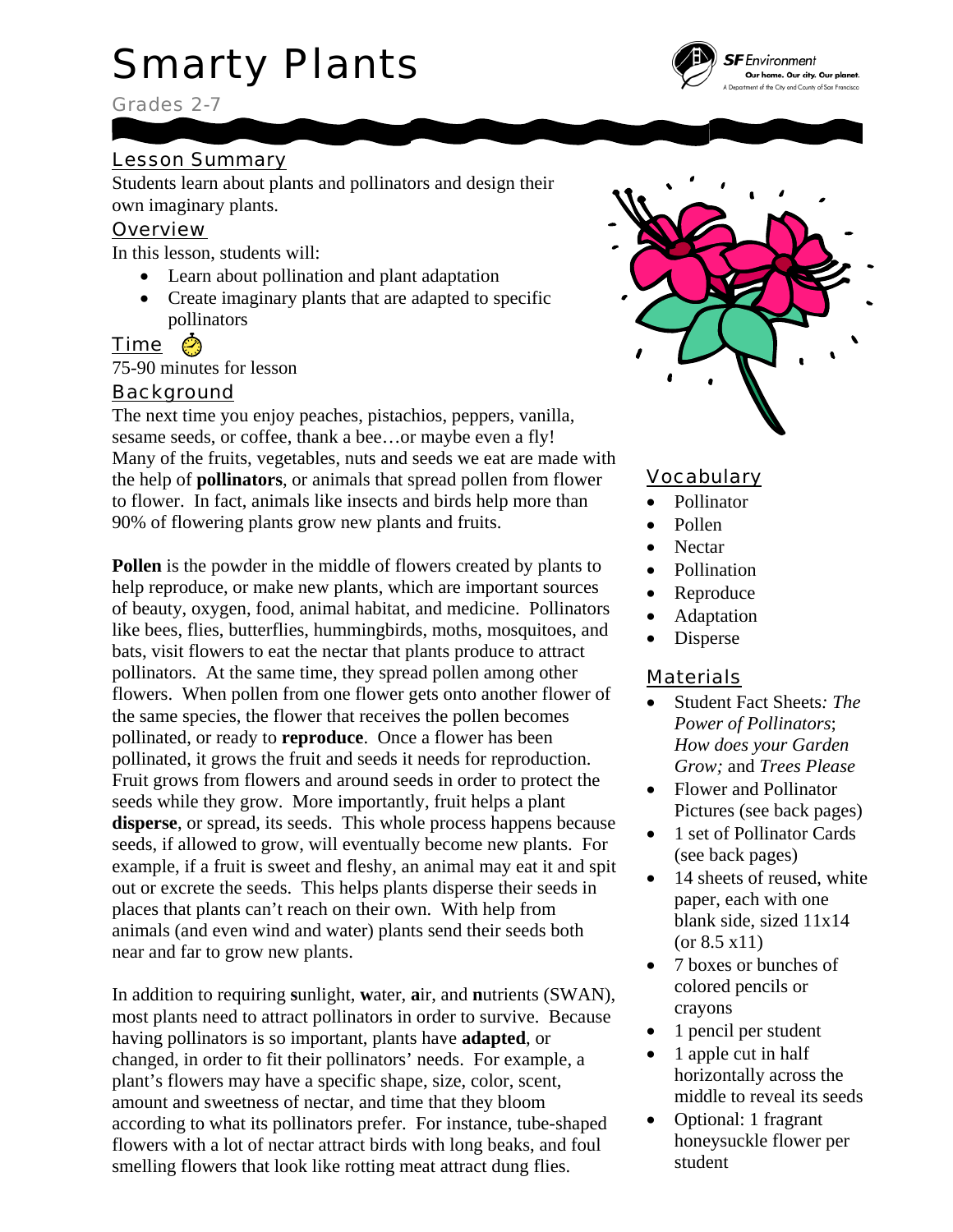#### Preparation

- Read *Conservatory of Flowers Background Information for Teachers.*
- Students read *The Power of Pollinators*, *How does your Garden Grow, and Trees Please* Fact Sheets.
- Cut out pollinator cards (see back pages).

### Pre-Activity Questions

- 1. What did you eat for dinner last night? Take answers*.*
- 2. Focus on someone's answer that pertained to a fruit or vegetable and ask: Where did that [insert fruit or vegetable here] come from? (*A plant.*)
- 3. What about chocolate who likes chocolate?
- 4. Do you know what it's made from? (*The cacoa bean which grows on the cacao tree – it's a seed.*)
- 5. Why are plants important? (*They provide us with food, beauty, fresh air, and habitat or shelter and food for other animals.*)
- 6. We all need plants in order to survive. What different things do plants need to survive? (*SWAN= sunlight, water, air, and nutrients*.) Write this on the board and leave it up during the entire lesson.
- 7. The different parts of a plant help it get the things it needs to survive. What are the different parts of a plant? (*Roots, stem, leaves, flower, fruit.*) Write this on the board and leave it up during the entire lesson.
- 8. Who would like to come to the board and draw an apple tree, making sure to include the parts we just named?
- 9. Once it is drawn, ask: Who would like to label its parts? Make sure they include: roots, stem, leaves, flower, and fruit. Leave this diagram on the board for the duration of this lesson. **Note:** Fruit grows from flowers, so normally a full-grown apple isn't on the tree at the same time as a flower.
- 10. Each plant part has a job. What do the roots do? (*Support the plant and take in water and nutrients from the soil.*)
- 11. What does the stem do? (*Supports the plant and allows transfer of nutrients from the roots to the leaves.*)
- 12. What do the leaves do? (*Absorb sunlight to make food for the plant*.)
- 13. Before we get to the flower, let's talk about the fruit who likes to eat apples? Can you eat the whole apple? (*No- you can't eat the seeds!*)
- 14. Where are the seeds found? (*Inside the fruit.*) Tell a student to add seeds inside the picture of fruit on the board. Hold up the apple halves and tell students they will now observe the seeds. Pass around the apple halves. Invite students to notice the seeds.
- 15. Why do you think plants make seeds? (*To grow new plants.*)
- 16. Now let's talk about the flower…who has ever touched or rubbed their finger on a flower and seen the orange or yellow powder that comes off? That's pollen! That's the special powder that flowers make to carry the recipe for what the baby plants they make should look and be like. In order for a plant to grow seeds and fruit, it must be pollinated, or receive pollen from another plant that is similar to it. When a plant's flower is pollinated it is ready to grow the seeds that will one day become baby plants.







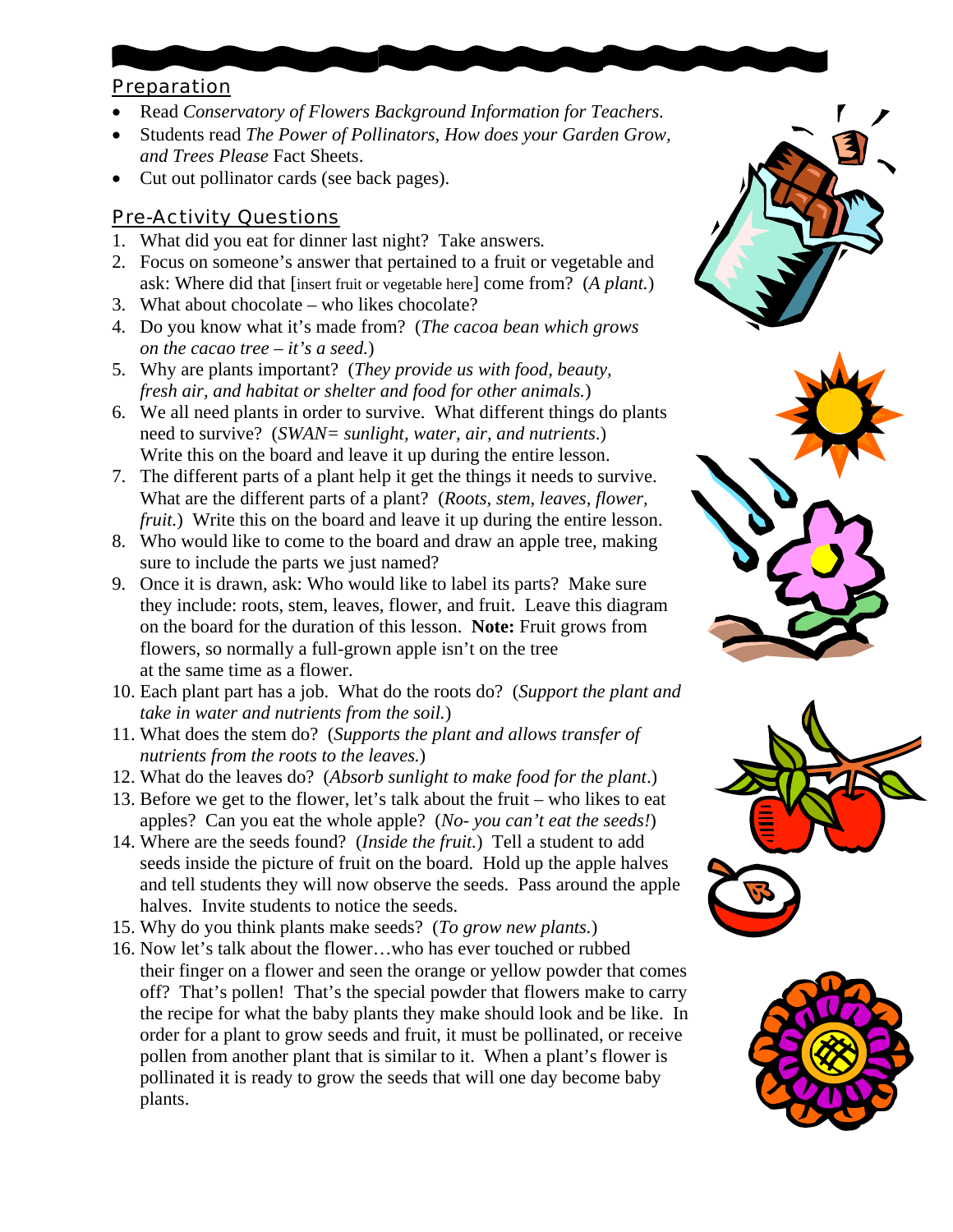- 17. What does it mean to produce something? (*To make it.*)
- 18. What does it mean when you put "re" on the front of a word like redo or reread? (*To do again.*)
- 19. So, what does re-produce mean? (*To make something again.*)
- 20. When humans reproduce, what do we make? (*Baby human beings.*)
- 21. When plants reproduce, what do they make? (*New plants.*)
- 22. What do these new plants look like? (*Their "parent" plant.*)
- 23. When a plant is pollinated it is ready to reproduce, or grow seeds to make baby plants. That is why pollination is so important. Without pollination, we would not have many new plants, or most fruits, vegetables, seeds, and nuts at all!
- 24. For example, what are some of your favorite foods? Take answers. Make connections about how pollinators help grow the foods a few students mention: vanilla ice cream is made with pollinated vanilla orchid beans, etc.
- 25. What insects and animals do you see a lot around flowers? (*Bees, butterflies, hummingbirds.*)
- 26. Why do you think these animals and insects like to visit flowers when they're hungry? (*To eat the flowers' nectar which is a source of food.*)
- 27. These animals and insects are pollinators. Now that you know what pollen is, what do you think it means to be a pollinator? Before you take answers, write the word "pollen" on the board. Write the word pollinator on the board. Underline the "pollin" portion of the word. Then take answers. (*Something that pollinates flowers, or spreads pollen from flower to flower.*)
- 28. Right. "Pollin" (pollen) is the root word for pollinator. And "-ator" (underline the "ator" portion of the word) means something or someone that has to do with the root word it's attached to. In this instance, the root word is "pollen." So, a pollin-ator is something that spreads pollen from flower to flower.
- 29. Now that we know a pollinator is an animal or insect that spreads pollen from flower to flower so the plant can reproduce, what do you think is the flower's job? What do you think the flower is trying *really* hard to do? (*The flower's job is to attract pollinators, like bees, hummingbirds, butterflies, bats, and flies.*)
- 30. Why does the flower want to attract them? (*So that they can s pread the flower's pollen to other similar flowers.*)
- 31. What are some things flowers do to attract pollinators? (*Provide nectar, or a sweet liquid, inside; have bright colors; have sweet smells.*) Pass around the honeysuckle, if you have it.
- 32. Have you ever smelled a sweet flower or tasted the sweet liquid inside a flower? Take answers. If you have enough honeysuckle for each student, pass it out for students to smell and taste by sipping the bottom of the blossom. If you just have one honeysuckle blossom, pass it around for students to sniff and







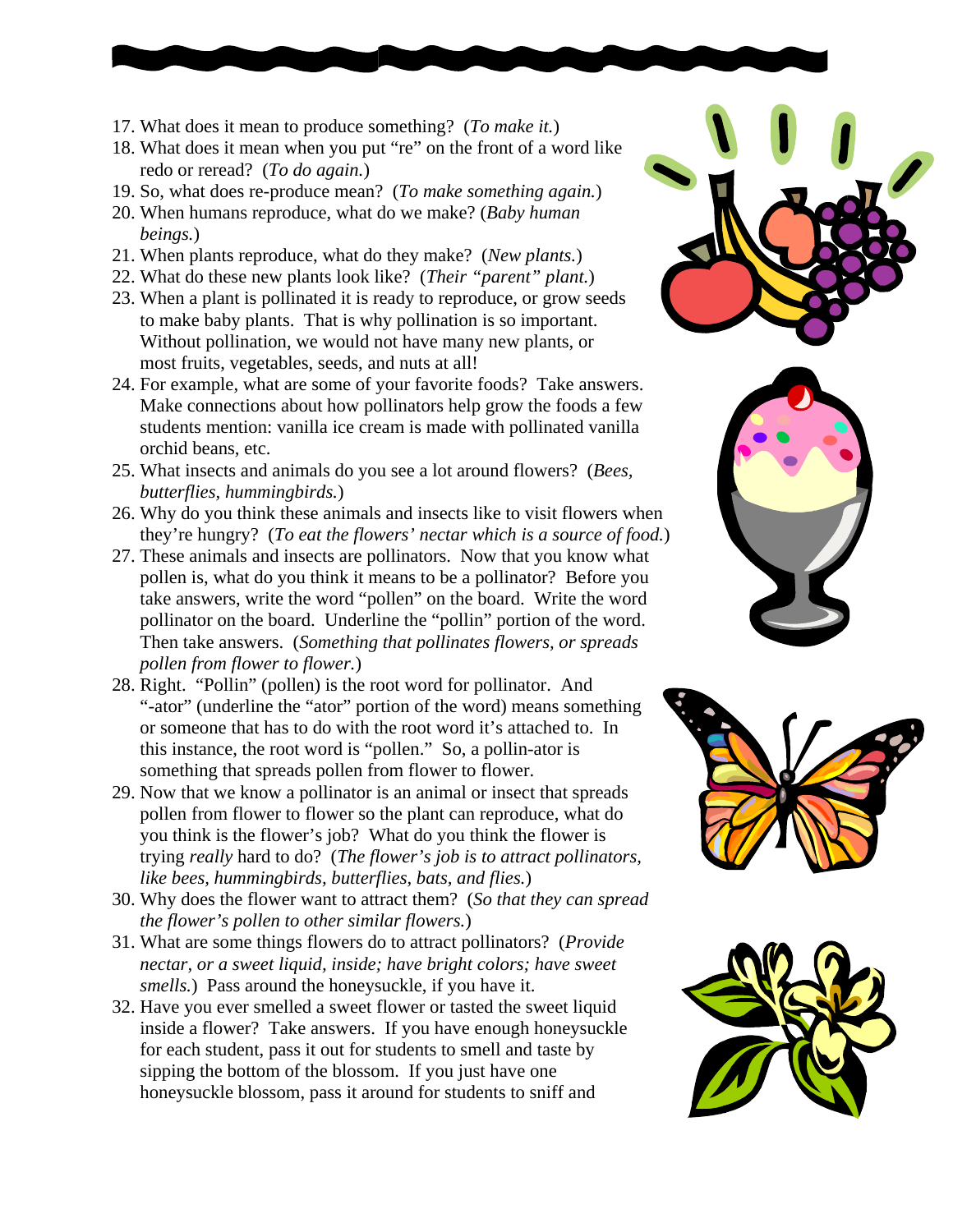then ask one student to come to the front and pretend they are a pollinator. Ask them to sip the nectar from the bottom, and describe what it tastes like.

- 33. These are examples of adaptations. Adaptations are natural changes that a living thing like a plant or animal will do to survive in nature. For example a really long time ago, some plants created or evolved to create flowers and nectar so that they could attract pollinators. This ensured that they would be pollinated and make new baby plants.
- 34. Can you think of some other ways plants adapt, or change, in order to invite their pollinators? (*They may have*):
	- *A place for an insect to land. The flowers bees pollinate have broad flowers so the bees can stand and walk on them.*
	- *Bright or specific colors to attract animals that like or can only see those certain colors.*
	- *Smells to attract pollinators—some are sweet and some are rotten or smelly.*
	- *Colors or shapes that look like or mimic something else. For example, the plants pollinated by dung flies, which eat rotting meat, look like raw meat to trick the flies into landing on them.*
	- *Specific timing of when the flower opens. For instance, nocturnal moths and bats visit flowers at night, so the flowers they pollinate have evolved to only open at night.*
	- \* Make sure to name and describe adaptations students miss.

## Classroom Activity – Part One

*(\*Note: Keep plant parts diagram on the board for students to reference in Procedures-Part Two)* 

- 1. Tell students that now they are going to see and list examples of ways that plants adapt. Not only do plants have adaptations to help them get pollinated—but they also have different adaptations for different pollinators! In other words, not all flowers get pollinated by all pollinators.
- 2. Show students the pictures of pollinators and the flowers they pollinate.
- 3. Ask: Which adaptations do you notice on the flowers? How does this adaptation attract the pollinator?
	- Write a column for each pollinator and list answers accordingly on the board. **Note:** If students understand the concept easily, you may also tell them the information asterisked below. For instance:

#### Dung Fly

Red and Brown (the color of raw meat, which is what they search out and eat)





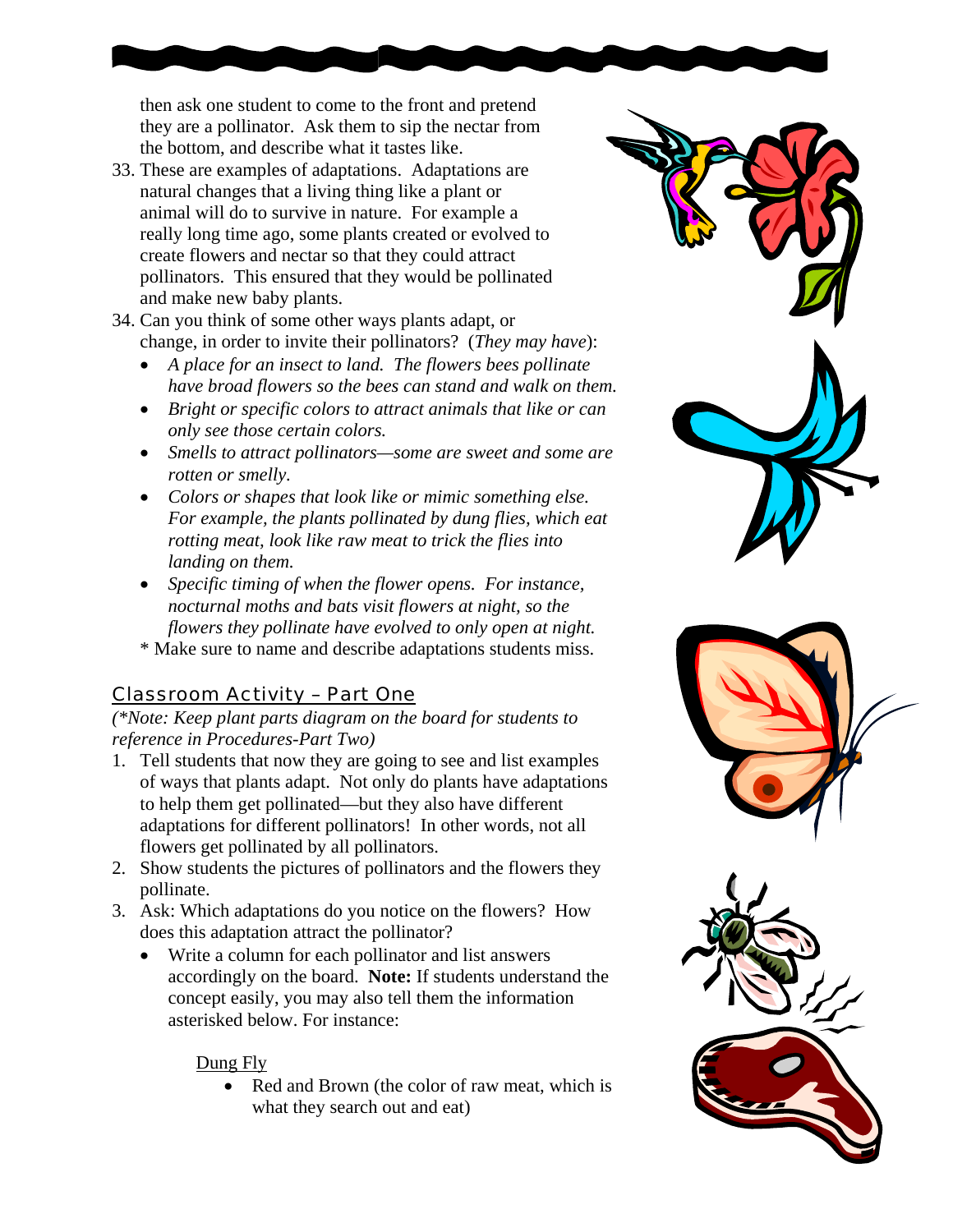• \*Stinky, rotting smell (the smell of decomposing raw meat)

#### Hummingbird

- Yellow or red color to attract hummingbird
- Long tube-like shape to fit its long beak
- \*Not necessarily a strong fragrance (because they don't have a good sense of smell)
- \*Lots of nectar that hummingbirds depend on for food and energy

#### Bee

- Broad flowers that act as landing platforms
- Bright colors to attract bees
- \*Bees can't see red
- \*Sweet fragrances
- \*Lots of nectar to give them lots of energy

#### Moth

- Flowers open at night since moths are nocturnal (awake at night)
- in the dark and pale colors reflect the moonlight • Pale colors because strong colors aren't visible
- Sweet, strong odors to guide the moth in the dark
- 4. Make sure students understand what you have just explained and take a few minutes to answer questions if needed.

## <u>Classroom Activity - Part Two</u>

- 1. Tell students they are now going to create their own special plant called a "Smarty Plant."
- 2. Divide the class into 7 groups.
- 3. Explain that students will have fifteen minutes to create an imaginary plant based on what they just learned, and the following instructions:
	- Each group will receive a pollinator card that shows which insect or animal pollinates their plant.
	- Each group must work together to create and draw an imaginary plant that follows real life guidelines for its needs and parts.
	- In addition to giving it real parts, students should design their plant's adaptations to its pollinator. At least one of its adaptations should be an adaptation they just learned about. Each plant should also have one imaginary adaptation.
	- Students will draw and name their imaginary plant.
	- On another sheet of reused paper, students will also write a description of their plant (using full sentences), answering the following questions that you write on the board.
		- $\circ$  What is your plant's name? *(\*Note: Names should mimic other plant names and not be names like: Barney or Ruby.)*







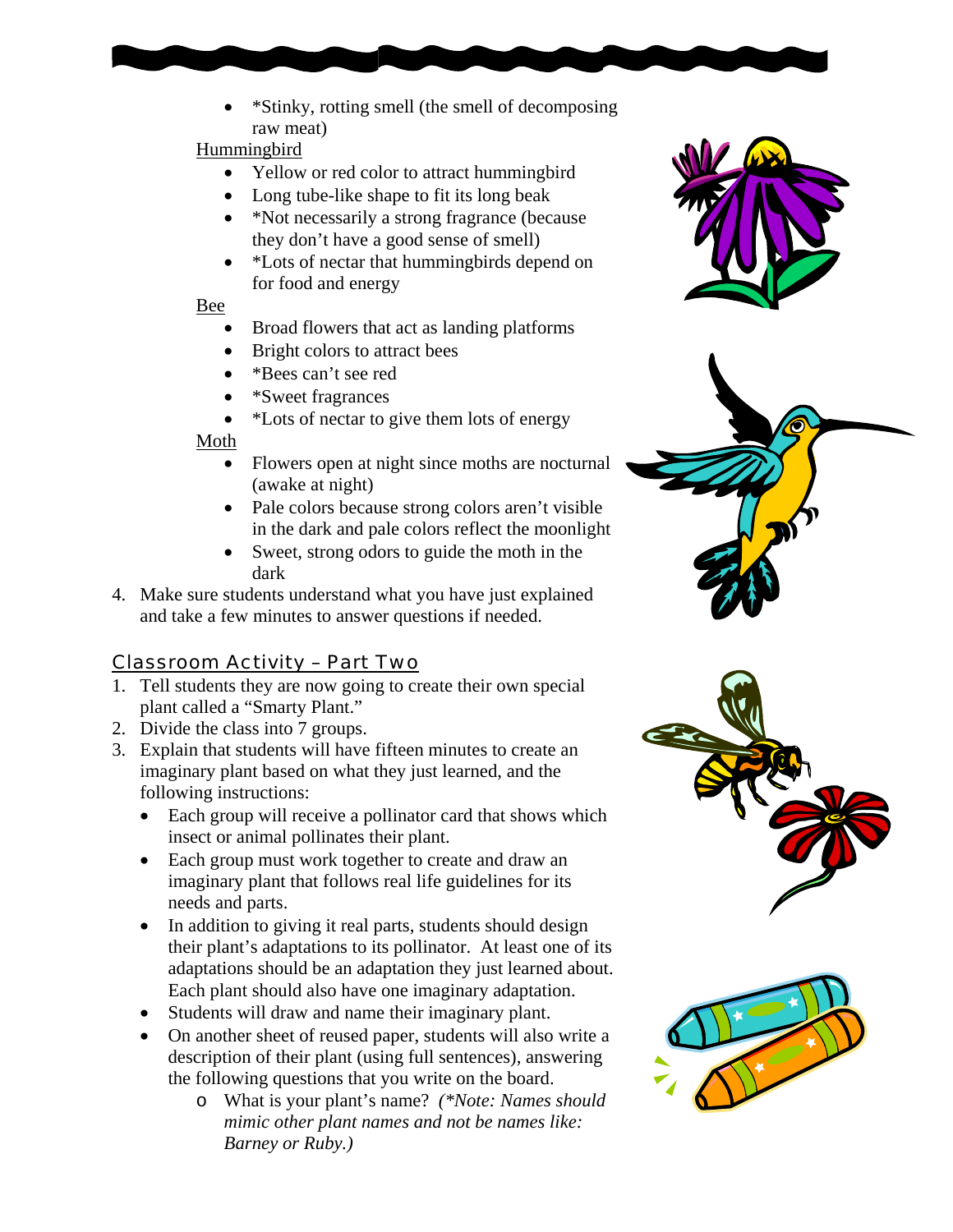







- o What animal or insect pollinates your plant?
- o What real adaptation does your plant have to help its pollinator do its job?
- o What imaginary adaptation does your plant have to help its pollinator do its job?
- o \*For grades 5-7: What ecosystem can it be found in?
- o Where in the world does your plant grow? What is one other interesting thing about your plant?
- 4. After fifteen minutes, allow each group about three minutes to present its "Smarty Plant" to the class. Have students tell the rest of the class about their plant, read their written description aloud, and answer any questions the class may have.

## Discussion Questions

*(\*Note: These questions—especially numbers 2-5 should be emphasized if going on Field Trip to the Conservatory of Flowers.)* 

- 1. Now let's review: Why are pollinators important? (*They help plants grow the fruits and seeds that grow new plants, including the plants we eat for food*.)
- 2. How might a plant adapt to a desert environment, where there is little water?(*By holding onto water, like a cactus, or having a smooth surface that drips the moisture it collects down to the sand around its roots.*)
- 3. What are some other examples of environmental situations or factors that plants have to adapt to? (*Climate including wind and temperature, predators, too much water or too little water, shade, nutrient-poor soil.*)
- 4. How might a plant adapt to an environment where there are tall trees blocking the sunlight? (*By growing like a vine up the trunk of trees to reach sunlight.*)
- 5. How might a plant defend itself against animals that want to eat it? (*By growing thorns or spikes.*)

#### Extensions

- Take students on a field trip to the San Francisco Conservatory of Flowers or botanical garden in your area.
- Visit or plant a pollinator garden.
- Study "nectar guides" and have students design their own.
- Learn about plant reproduction and flower parts, and dissect flowers.
- Dissect a fruit or vegetable, and then sprout and plant its seed, and record its growth.

## CA State Standards

- **Gr. 2** Science 2a, 2f Language Arts LS1.2
- **Gr. 3** Science 3a Language Arts LS2.3
- **Gr. 4** Science 2c Language Arts R1.3, LS1.1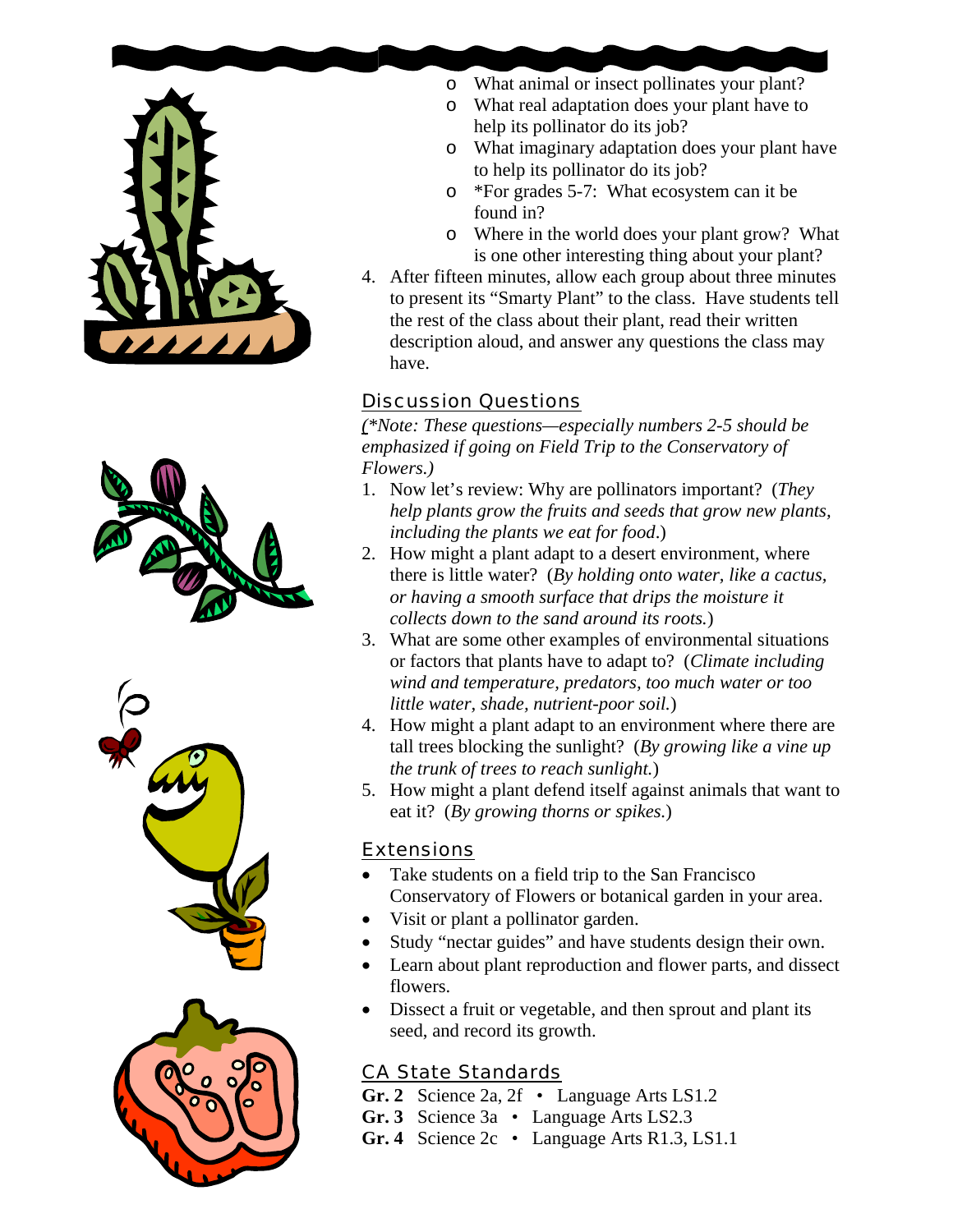# **Smarty Plants Activity Cards**

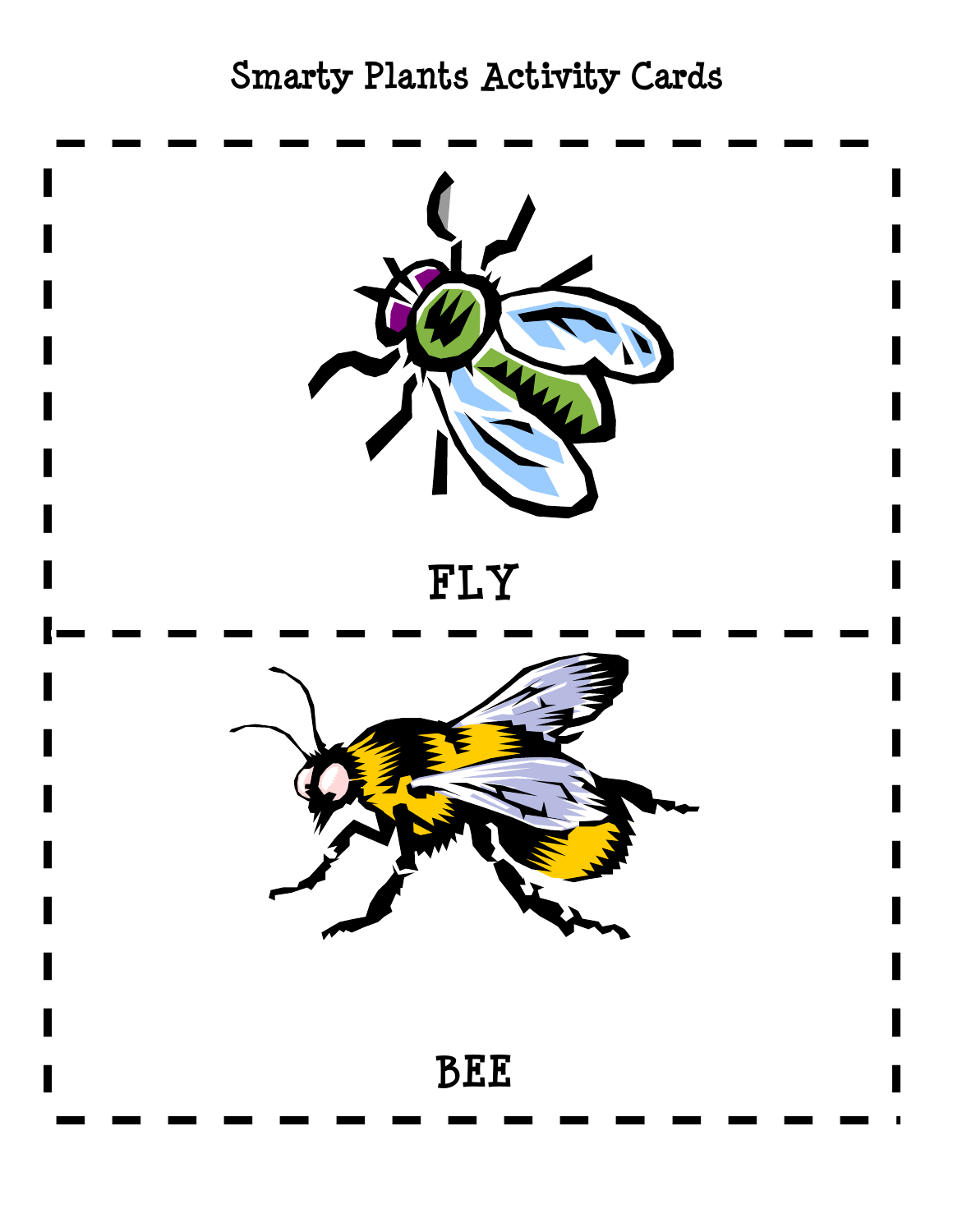# **Smarty Plants Activity Cards**

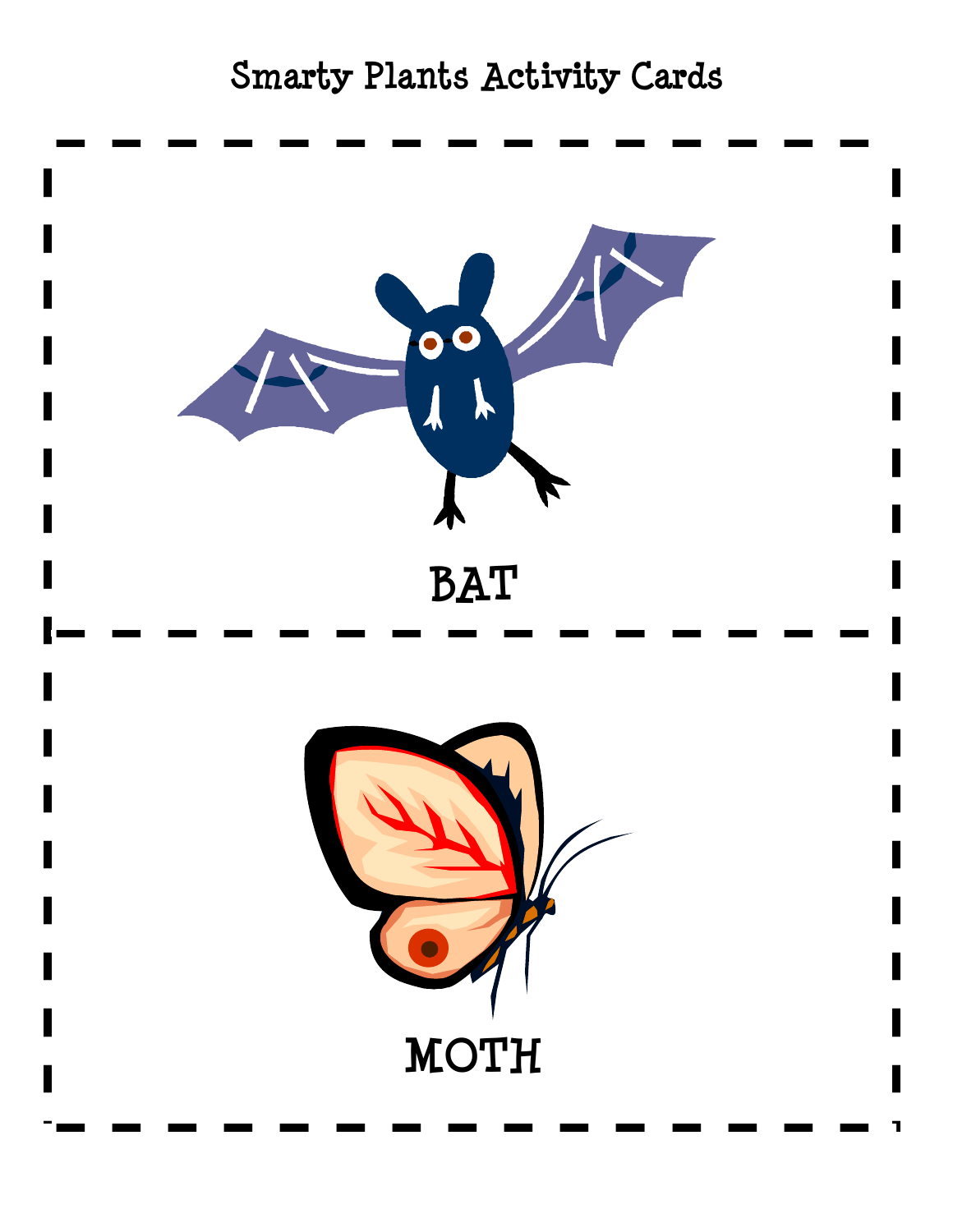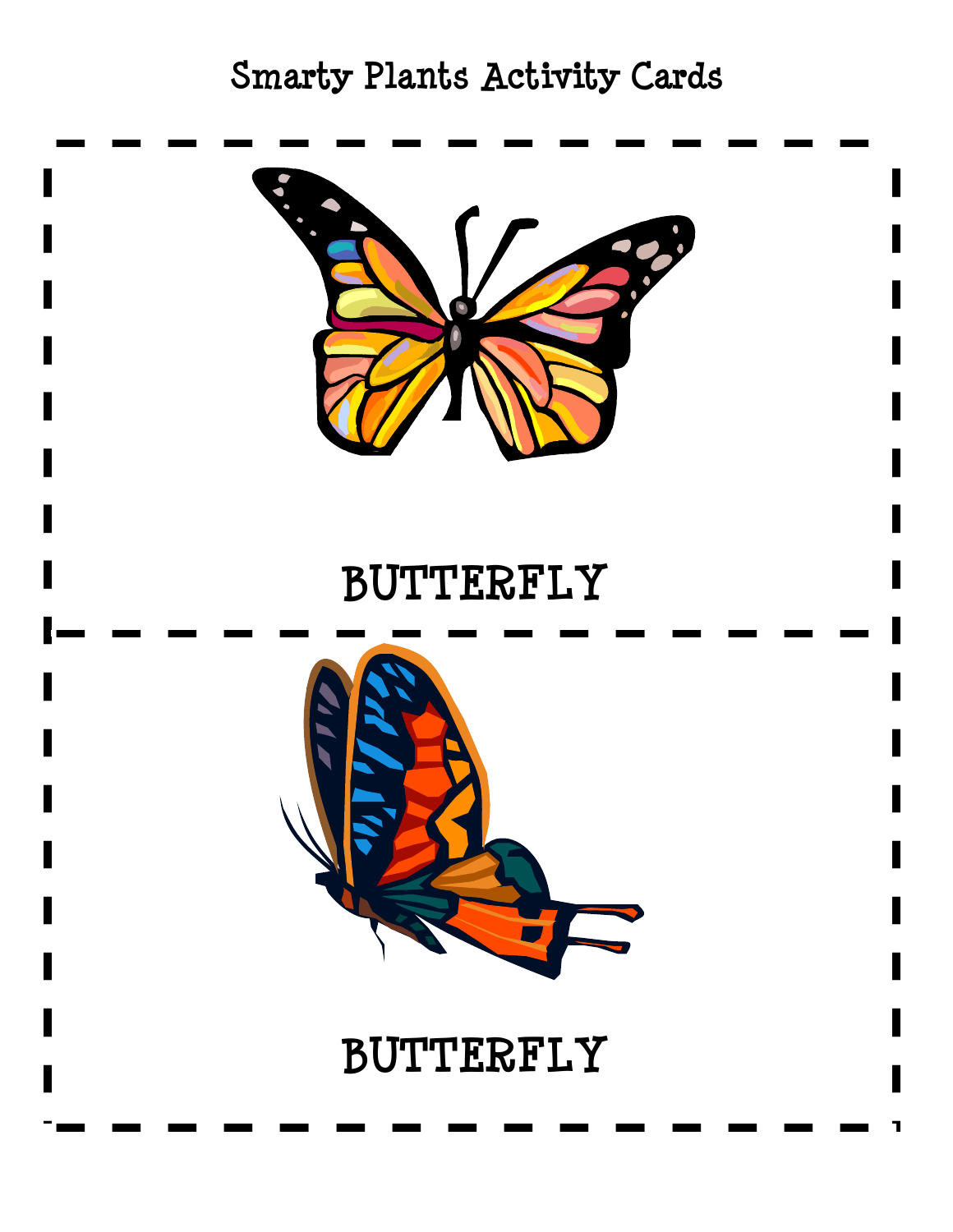# **Smarty Plants Activity Cards**

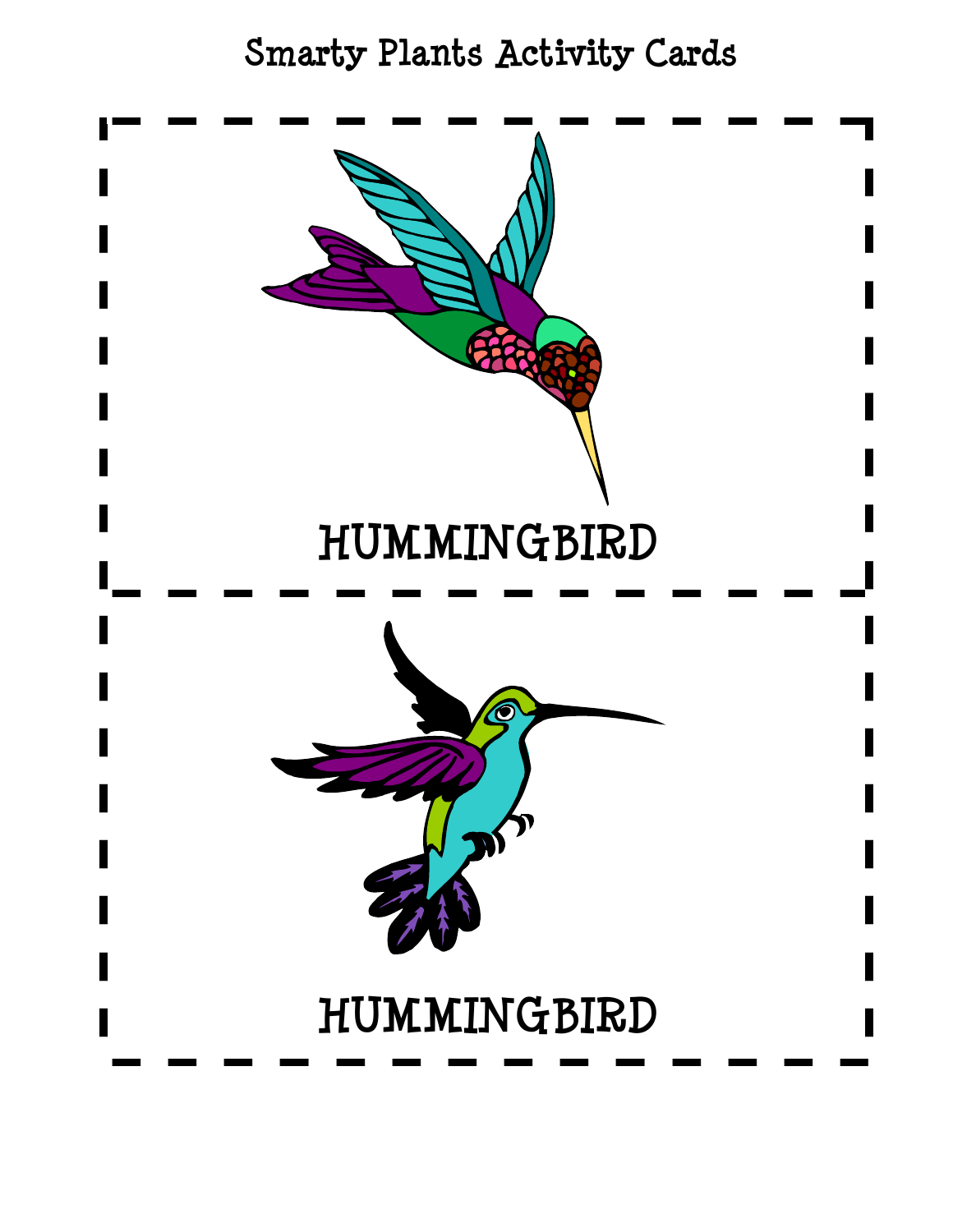

**The hummingbird has a long, skinny beak.**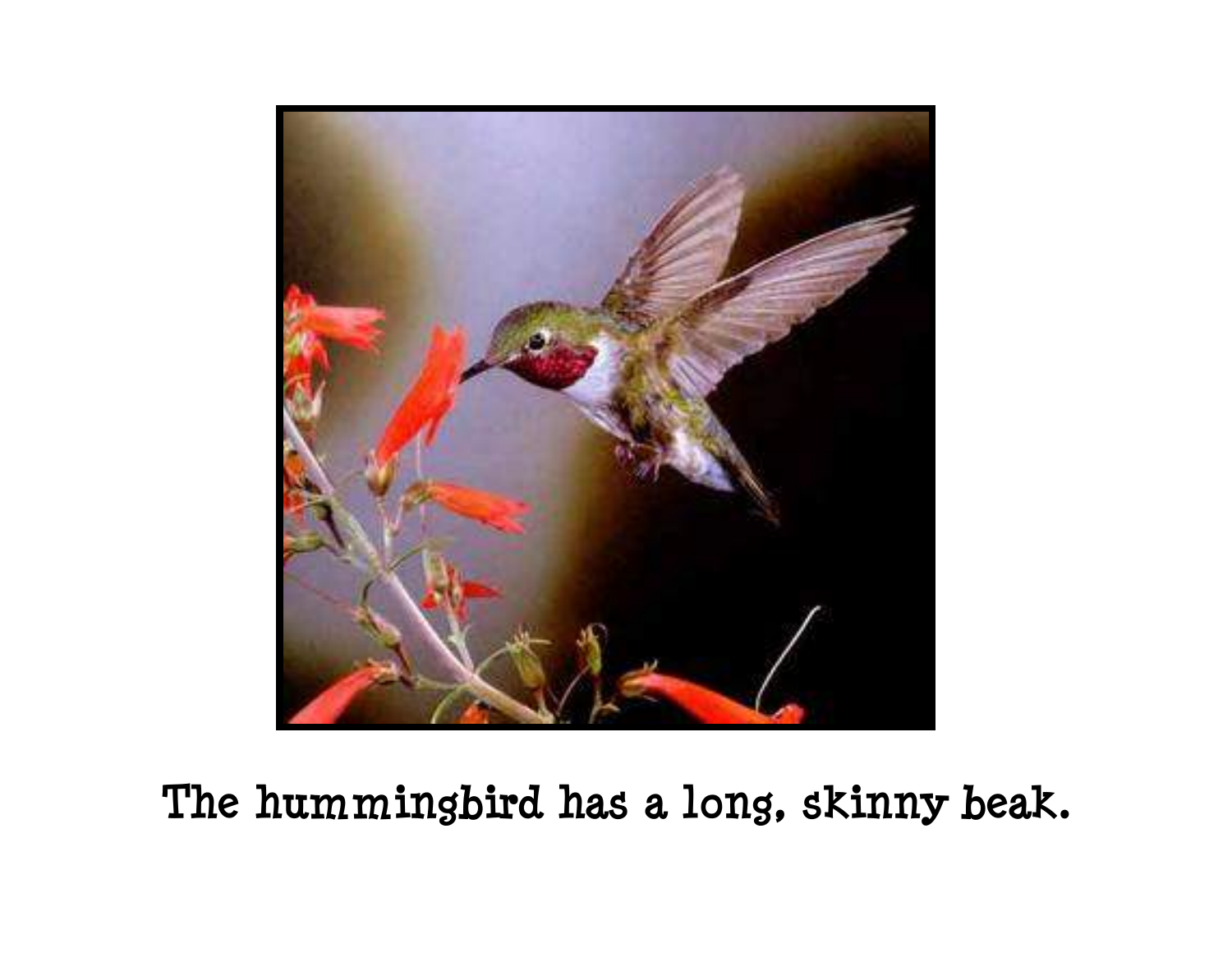

**The bee likes bright colors and sweet smells.**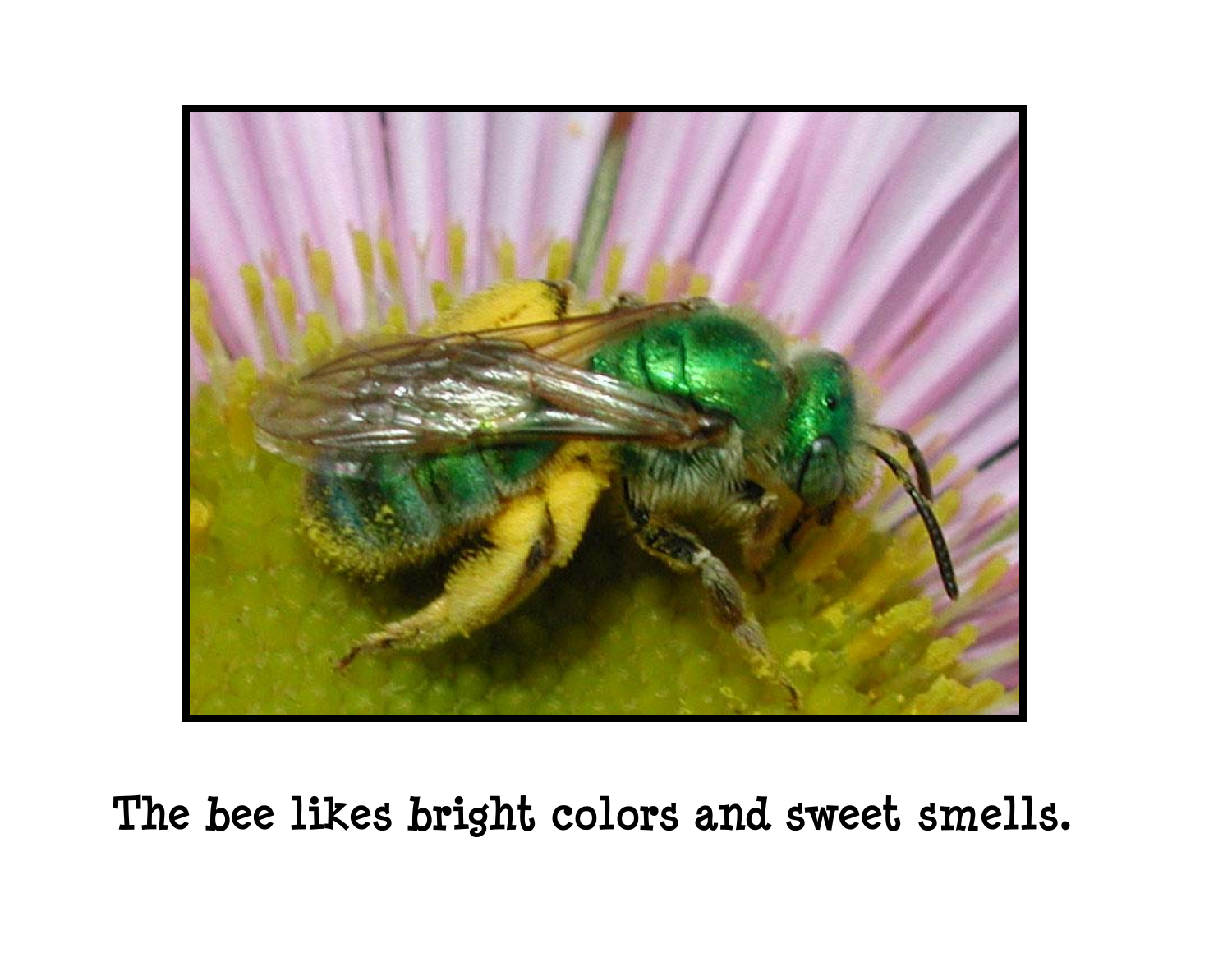

# **The bee lands and walks on flowers while it drinks nectar.**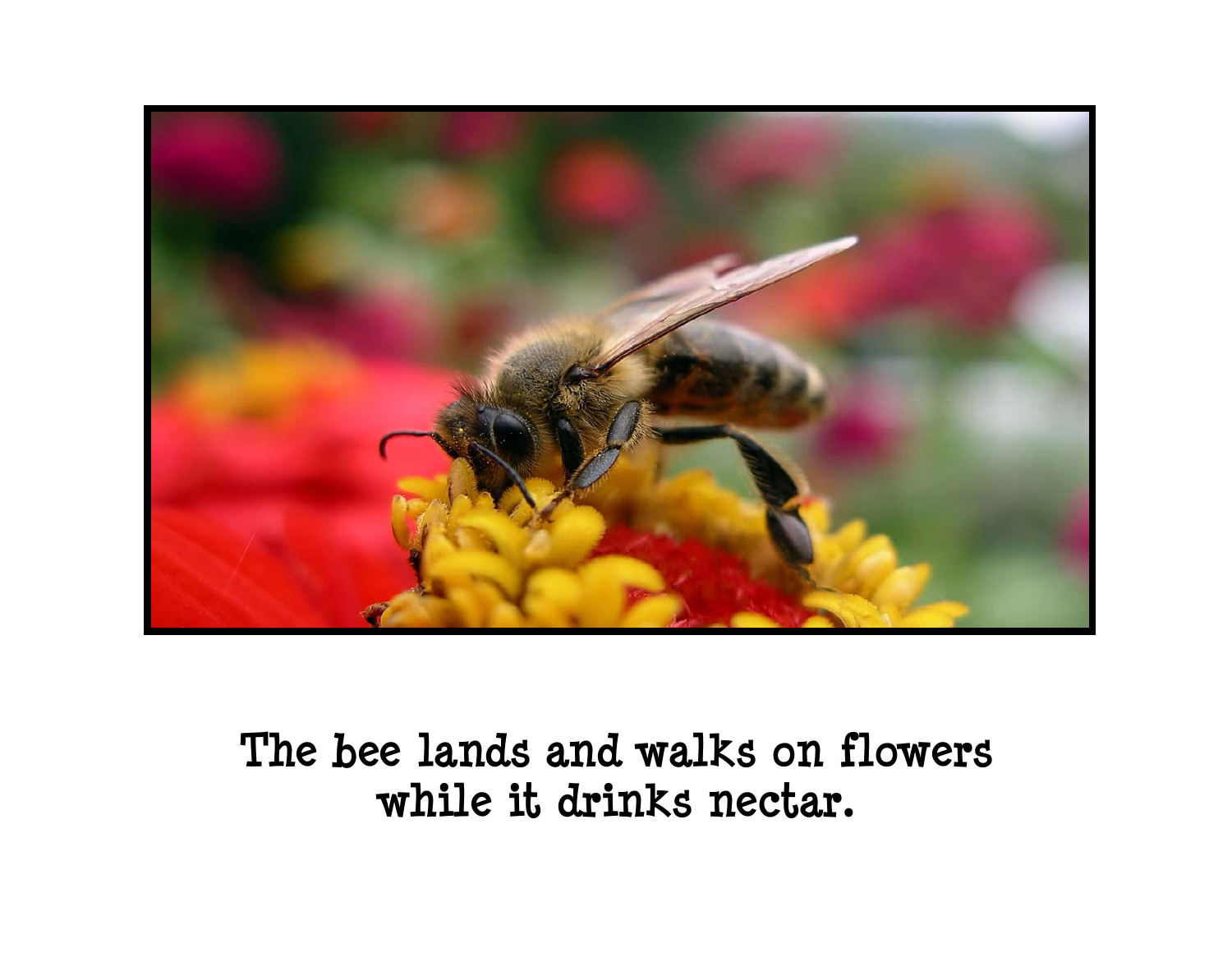

**The dung fly is attracted to flowers that look and smell like stinky, rotting animal flesh.**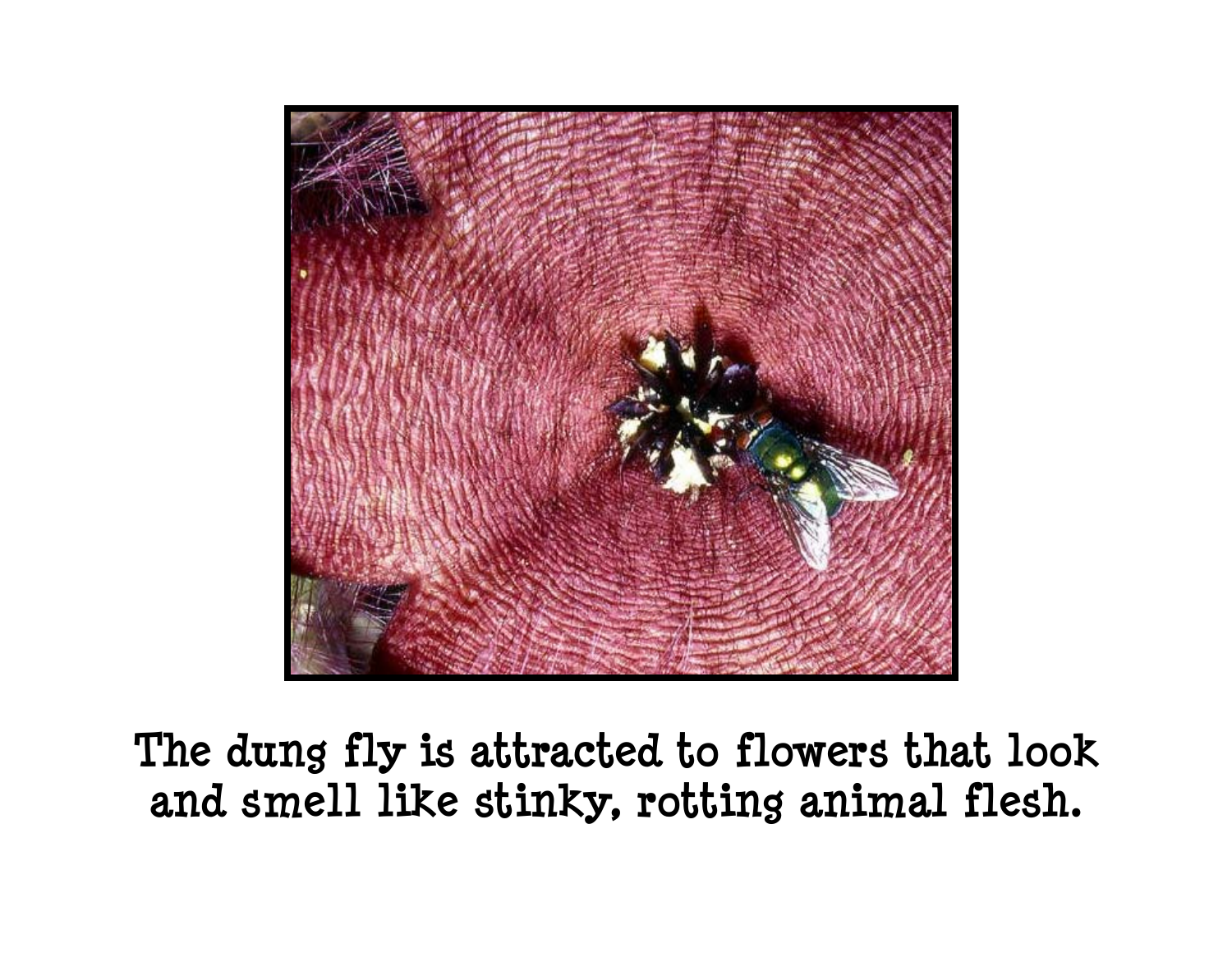

**The hummingbird hovers as it drinks nectar.**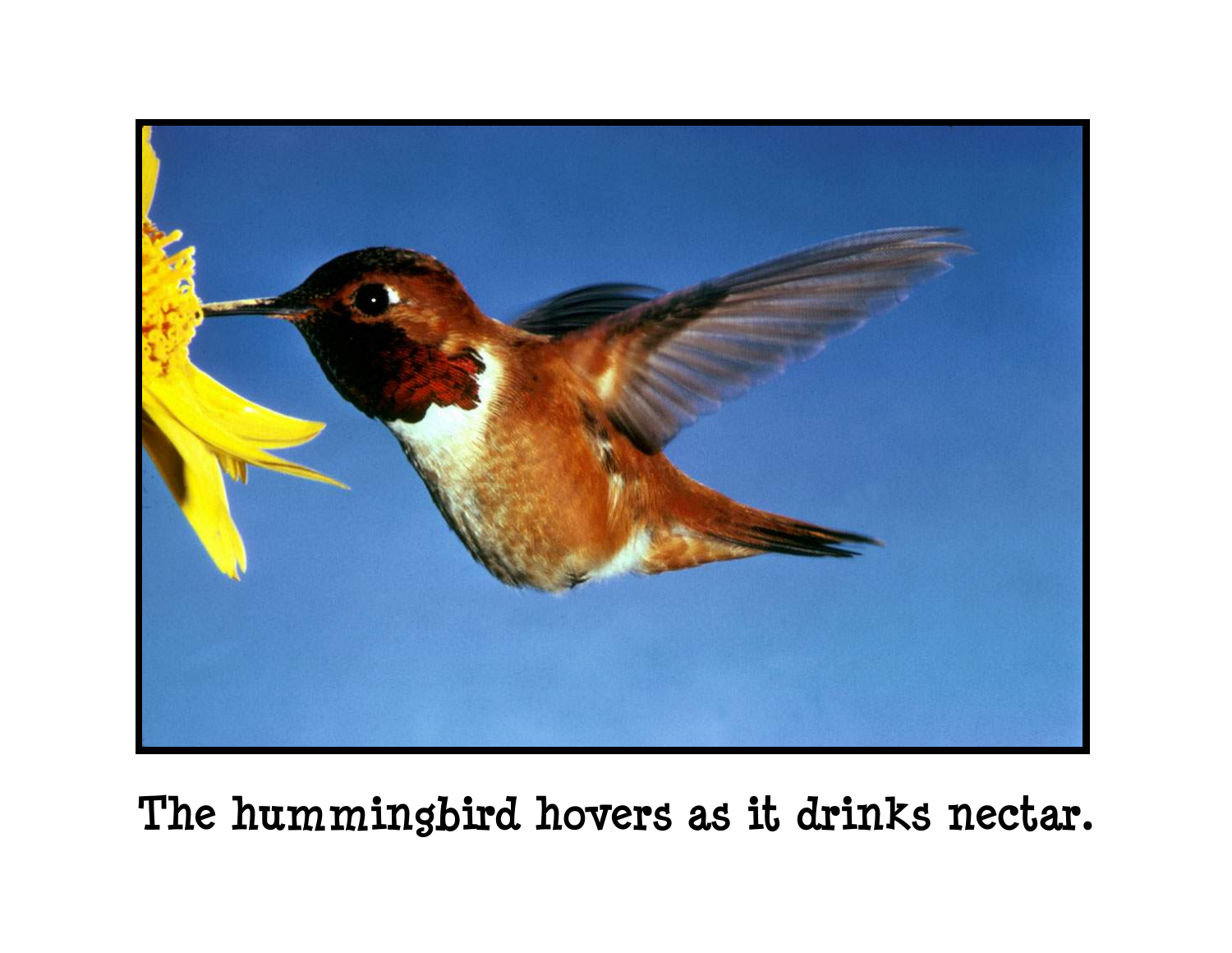

**The butterfly uses its long, straw-like tongue to sip nectar from deep within flowers.**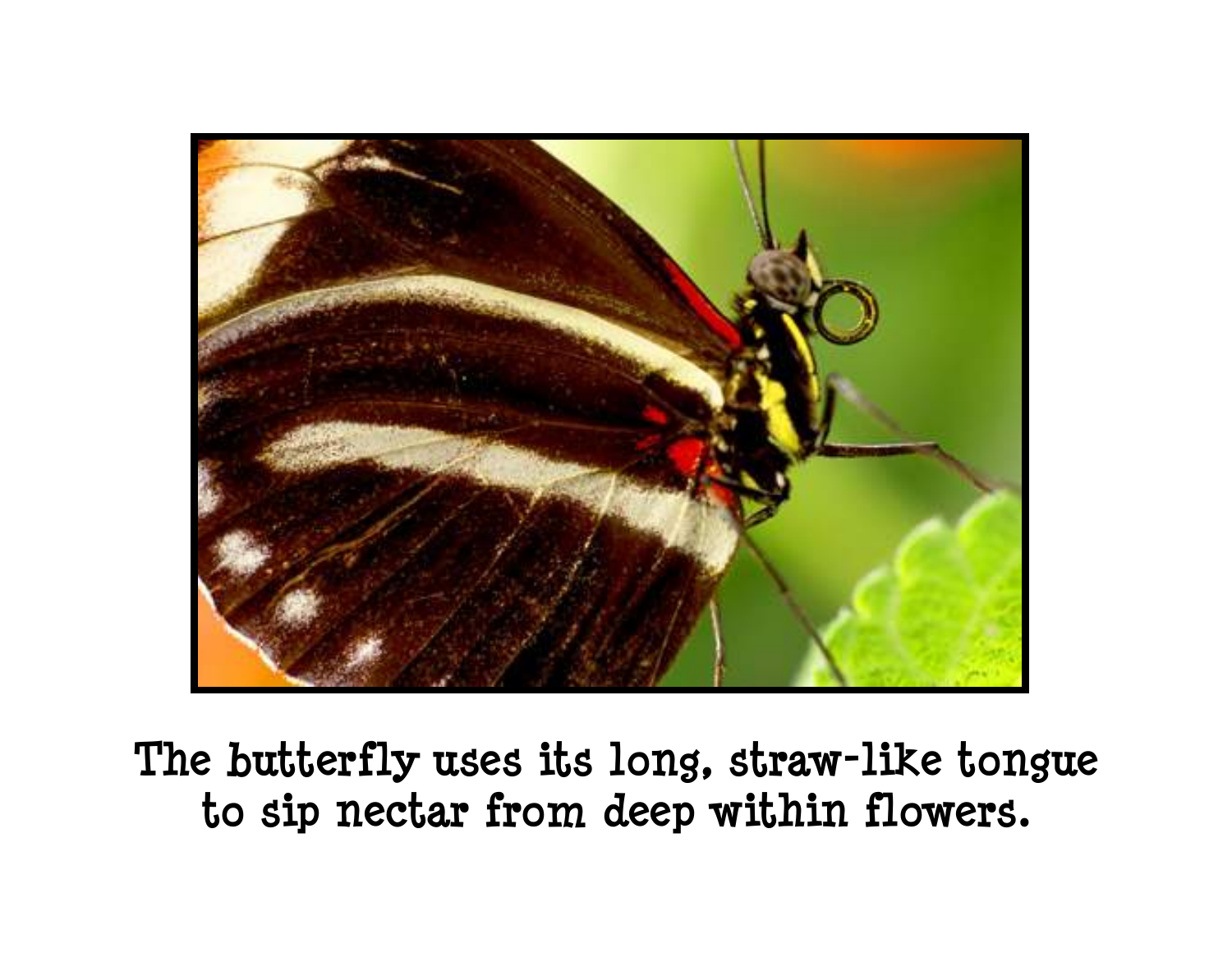

# **The butterfly likes bright colors and sweet smells.**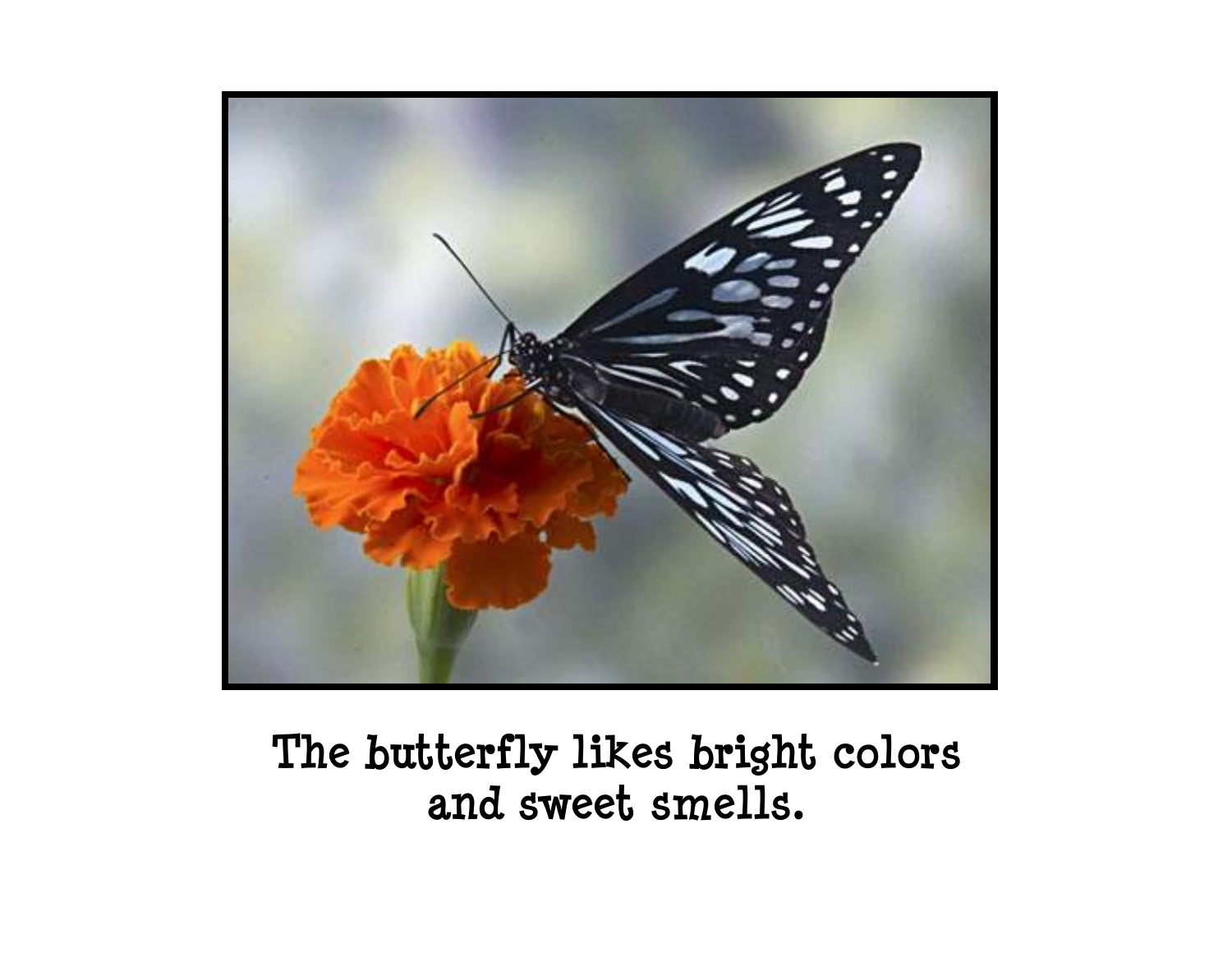

# **The moth is active at night, so it does not see bright colors.**